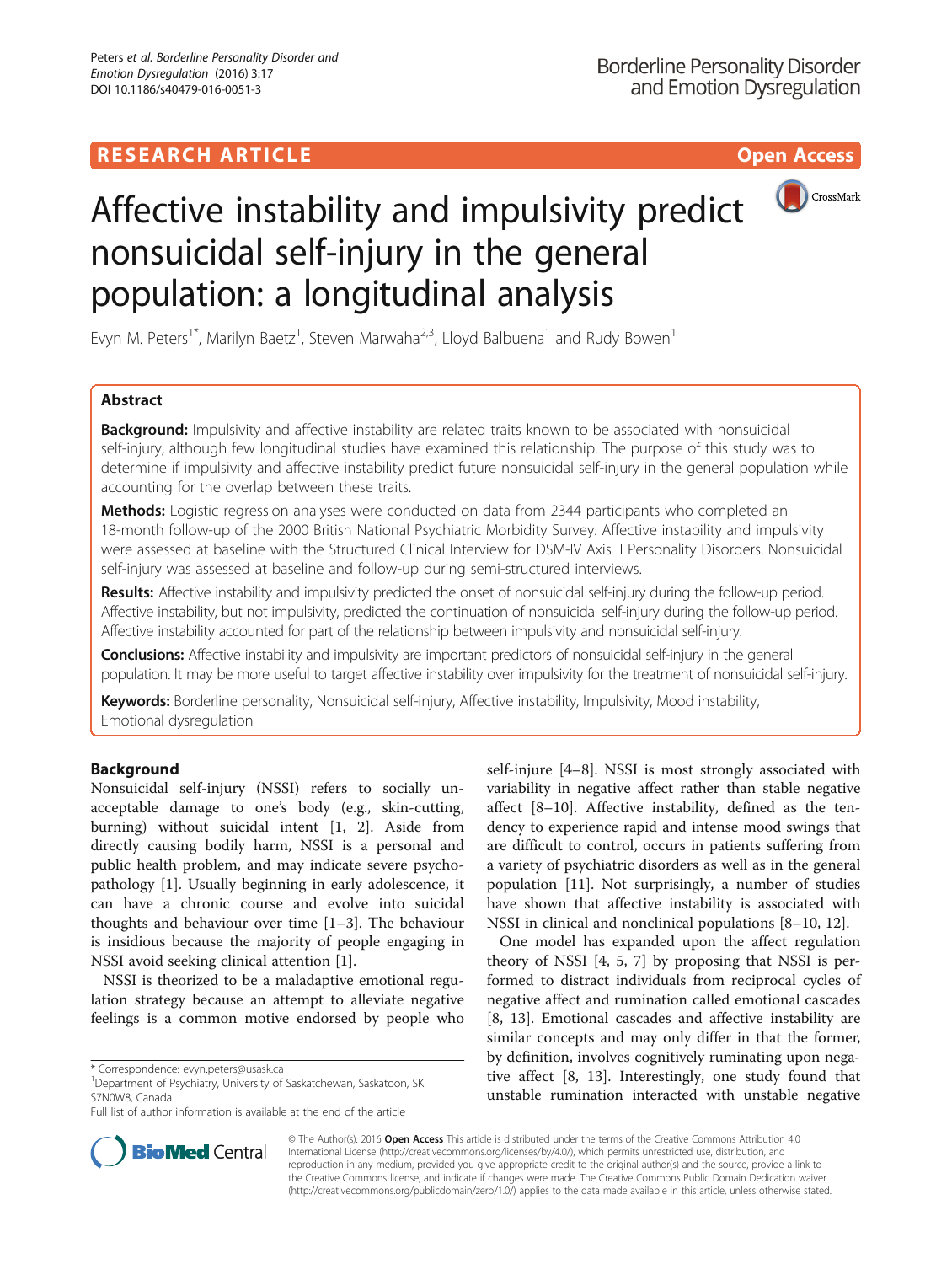affect to predict NSSI, and that negative affect instability and rumination instability were highly correlated [\[8](#page-5-0)].

NSSI is also associated with impulsivity [[5](#page-5-0), [14](#page-5-0)–[16](#page-5-0)], the tendency to act suddenly without concern for negative consequences [[17\]](#page-5-0). People who engage in NSSI tend to score higher on impulsivity questionnaires but, paradoxically, often do not display impulsive response styles on laboratory tests [\[15](#page-5-0)]. One possible reason is that people who self-injure tend to behave impulsively while experiencing negative affect, a phenomenon sometimes referred to as negative urgency [\[17\]](#page-5-0), and this contextual factor is not accounted for by laboratory measures of impulsivity [\[15](#page-5-0)]. These findings were supported by a recent meta-analysis, although the authors note there is a paucity of longitudinal research addressing the relationship between impulsivity and NSSI [[16\]](#page-5-0). Past research has also recommended that future studies examine how impulsivity overlaps with negative affect in relation to NSSI [[15](#page-5-0)].

It has been suggested that impulsive individuals may be more likely to choose self-injury as an emotional regulation strategy when they experience strong, poorly controlled emotional states [[5](#page-5-0), [15\]](#page-5-0). On the other hand, emotional dysregulation contributes to impulsivity [[13, 17](#page-5-0), [18\]](#page-5-0), and affective instability has been shown to predict impulsive behaviours even after controlling for trait impulsivity [[18](#page-5-0)]. Therefore, impulsivity may be only part of the mechanism associated with self-injurious acts, given that people who experience affective instability are more likely to behave impulsively in general, as well as harming themselves to control mood swings.

The purpose of this study was to investigate the impact of impulsivity and affective instability on NSSI using a longitudinal design. Specifically, we sought to determine if impulsivity and affective instability could predict future episodes of NSSI in a general population sample while also accounting for the overlap between these traits. Based on a theoretical model in which affective instability contributes to both NSSI [\[1](#page-5-0), [8](#page-5-0)–[10, 12\]](#page-5-0) and impulsivity in general [\[13, 17](#page-5-0), [18](#page-5-0)], we hypothesized that the association of impulsivity with NSSI would be attenuated when affective instability was controlled.

## Methods

## Sample

The sample included participants from the 2000 British National Psychiatric Morbidity Survey (NPMS [[19](#page-5-0), [20](#page-5-0)]). The NPMS was a national survey designed to study mental illness and related variables among participants aged 16 to 74 living in private residences in England, Scotland, and Wales [[20\]](#page-5-0). We also used an 18-month follow-up survey in which a subsample of the 2000 survey respondents underwent repeat assessment procedures [[21\]](#page-5-0). For both surveys, data was gathered through face-to-face structured interviews and self-report questionnaires [[20](#page-5-0), [21\]](#page-5-0). Of the 8580 participants who completed the first survey, those eligible for the follow-up survey were sampled from three subgroups: (1) individuals with a common mental disorder  $(n = 1685)$ , defined as a score of 12 or higher on the revised Clinical Interview Schedule (CIS-R [\[22](#page-5-0)]); (2) individuals without a common mental disorder but with multiple symptoms  $(n = 1032)$ , defined as CIS-R scores between 6 and 11; and (3) individuals without a mental disorder and few symptoms ( $n = 819$ ), defined as CIS-R scores between 0 and 5 [[21\]](#page-5-0). Therefore, participants eligible to take part in the follow-up survey were likely to have a mental disorder or associated symptoms. Of these participants, 3045 were contacted and 2406 were interviewed [\[21](#page-5-0)]. Participants lost to follow-up were likely to be younger, single, have lower socioeconomic status, and to have smoked cigarettes or have used illicit drugs in the past year [[21\]](#page-5-0).

## Material and measures

Impulsivity and affective instability were measured at baseline (Time 1) within the borderline section of the Structured Clinical Interview for DSM-IV Axis II Personality Disorders (SCID-II [\[23\]](#page-5-0)). The SCID-II assesses for these traits with the questions "Have you often done things impulsively?" and "Do you have a lot of sudden mood changes?" [[23](#page-5-0)]. These questions were designed to query long-standing patterns of affective instability and impulsive behaviour as criteria for the diagnosis of borderline personality disorder [\[1](#page-5-0)]. Responses were coded as 1 ("Yes") or 0 ("No").

NSSI at baseline (Time 1) was assessed by semistructured interviews with the CIS-R question 'Have you ever deliberately harmed yourself but not with the intention of killing yourself?' [\[20](#page-5-0)]. NSSI during the 18-month follow-up period was assessed at Time 2 with a modified version of the same question that asked specifically about NSSI since the Time 1 survey [\[21\]](#page-5-0). Both NSSI variables (Time 1 and Time 2) were coded as 1 (present) or 0 (not present).

Participant age and sex were included as covariates. This was done because younger age is associated with affective instability [\[24](#page-5-0)], impulsivity [[25](#page-5-0)], and NSSI [\[26](#page-5-0)], and to control for potential sex differences in affective instability [\[27\]](#page-5-0) and impulsivity [[28\]](#page-5-0). In addition, we also controlled for whether participants met the DSM-IV diagnostic criteria for borderline personality disorder. This was done to account for the possibility that participants endorsing impulsivity and affective instability were also suffering from borderline personality disorder. To establish this diagnosis, participants first completed a self-report version of the SCID-II [\[20](#page-5-0)]. A probability sampling framework based on the total number of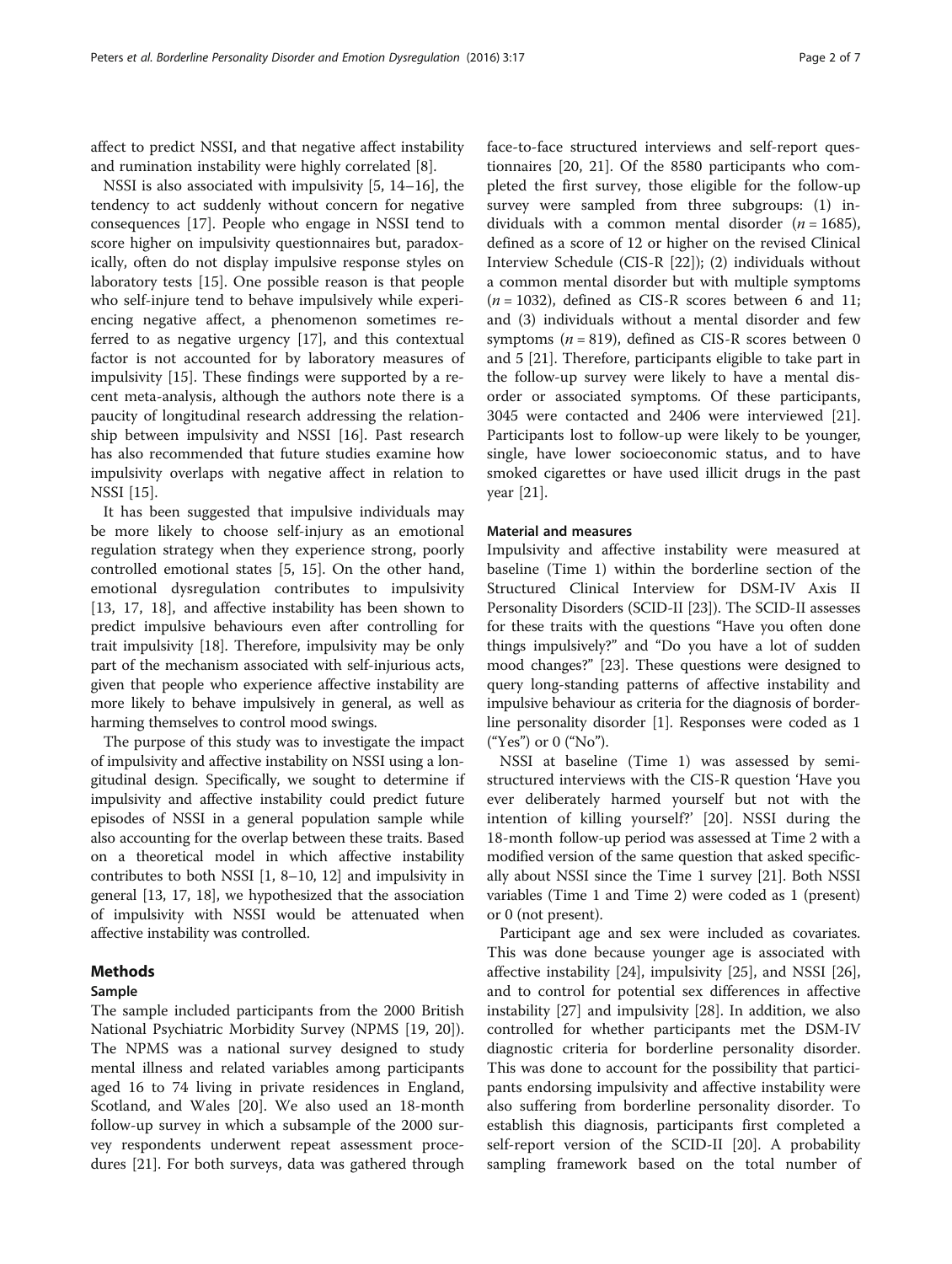SCID-II borderline criteria endorsed in the self-report segment of the survey was then used to reselect participants to be reassessed by trained interviewers using the SCID-II [[20\]](#page-5-0). The sampling scheme was designed in such a way that participants who endorsed more borderline traits on the self-report SCID-II were more likely to be selected for reassessment [\[20](#page-5-0)]. Participants who met the DSM-IV diagnostic criteria as determined during clinical interviews with the SCID-II were considered to have the disorder. The variable representing this diagnosis was coded as 1 (present) or 0 (not present).

#### Analysis

Simple logistic regression analyses were used to examine for age and sex differences between participants with and without affective instability and impulsivity. Multiple logistic regression analyses were used to predict future episodes of NSSI during the 18-month follow-up period. Impulsivity and affective instability were first included separately as predictors, and each model was tested with and without covariates included. Analyses were also restricted to include only participants with or without a history of NSSI at Time 1, making the results relevant to the continuation or development of NSSI during the 18-month follow-up period, respectively. We conducted four additional multiple logistic regression analyses predicting NSSI during the 18-month follow-up period to test for interactions between affective instability and age, affective instability and sex, impulsivity and age, and impulsivity and sex. The association between affective instability and impulsivity was then established with simple logistic regression, and a final exploratory regression model was tested in which affective instability and impulsivity were included simultaneously as predictors of NSSI. We also allowed for an interaction between impulsivity and affective instability to determine if each trait had a unique contribution to NSSI.

All statistical analyses were conducted with Stata [[29](#page-5-0)] using probability weights. Probability weights accounted for (1) the probability of selection from different areas of the country and from different sized households, (2) baseline survey response rates by region, age, and sex, (3) the probability of being selected to participate in the follow-up survey, and (4) differential follow-up survey response rates between participant subgroups identified with a decision tree analysis [[21](#page-5-0)]. Descriptive statistics and logistic regression analyses were conducted using survey estimation commands that also took into account the multi-stage stratified design of the NPMS. A subpopulation command was used to restrict the calculation of weighted estimates to include data from the participants who had complete data for all the study variables ( $n = 2344$ ). Standard errors were calculated using Taylor linearization.

## Results

The mean age of the final sample  $(n = 2344)$  was 44.6 years (weighted mean = 43.4 years, linearized  $SE = 0.50$ ) and 57.5% were female (weighted % female = 50.6, linearized  $SE = .016$ ). The number of participants reporting a history of NSSI at Time 1 was 85 (weighted % of sample = 2.36, linearized  $SE = .003$ ; weighted mean age = 30.4 years, linearized  $SE = 1.48$ ; weighted % female = 60.2, linearized  $SE = .067$ ). The number of participants at Time 2 who reported having engaged in NSSI during the 18-month follow-up period was 23 (weighted % of sample  $= 0.61$ , linearized  $SE = .002$ ; weighted mean age = 27.0 years, linearized  $SE = 2.29$ ; weighted % female = 43.9, linearized  $SE = .139$ ). Of these participants, 12 (weighted % of sample = 0.33, linearized  $SE = .001$ ; weighted mean age = 27.2 years, linearized  $SE = 3.41$ ; weighted % female = 33.1, linearized  $SE = .187$ ) had no previous history of NSSI. Overall, the number of participants who reported a history of NSSI at either Time 1 or Time 2 was 97 (weighted % of sample = 2.69, linearized  $SE = .003$ ). Descriptive statistics for participants with and without a history of NSSI at any time are presented in Table 1. Affective instability was associated with being female  $(OR = 1.60,$  linearized  $SE = 0.24$ ,  $p = .001$ ) and younger age (OR = 0.97, linearized  $SE = .005$ ,  $p < .001$ ). Impulsivity was not associated with sex ( $OR = 1.11$ , linearized  $SE = 0.13$ ,  $p = .40$ ) or age  $(OR = 1.00, linearized SE = .004, p = .57).$ 

Results from the multiple logistic regression analyses predicting NSSI are presented in Table [2.](#page-3-0) As can be seen, affective instability and impulsivity predicted the onset of NSSI, whereas only affective instability predicted the continuation of NSSI. This pattern of results remained with age, sex, and borderline diagnosis included as covariates. Nonsignificant interactions were found between affective instability and age  $(OR = 1.03,$ 

**Table 1** Descriptive statistics for participants with and without a lifetime history of NSSI

| Variables    | Unweighted n or M (and weighted estimates) |                                         | OR (SE)             |
|--------------|--------------------------------------------|-----------------------------------------|---------------------|
|              | No NSSI $(n = 2247)$                       | NSSI $(n=97)$                           |                     |
| SCID-II      |                                            |                                         |                     |
| AI           | 455 (12.9%, $SE = .008$ )                  | 55 (49.9%, $SE = .063$ ) 6.72 (1.76)*** |                     |
|              | $1071$ (41.2%, SE = .015)                  | 62 (63.7%, $SE = .064$ ) 2.50 (0.71)**  |                     |
| Impulsivity  |                                            |                                         |                     |
| <b>BPD</b>   | $3(0.05\%.\;SE=.0003)$                     | 5 (2.58%, $SE = .014$ ) 53.6 (43.8)***  |                     |
| Demographics |                                            |                                         |                     |
| Age          | 45.1 (43.7, $SE = 0.52$ )                  | $34.1$ (30.0, SE = 1.34)                | $0.93$ $(.009)$ *** |
| Female       | 1287 (50.4%, $SE = .016$ )                 | 60 (56.9%, $SE = .062$ )                | 1.30(0.33)          |

Note. Odds ratios (and linearized standard errors) are from weighted simple logistic regression analyses with each variable predicting lifetime NSSI NSSI nonsuicidal self-injury, SCID-II Structured Clinical Interview for DSM-IV Axis II Personality Disorders, AI affective instability, BPD borderline personality disorder  $*p < .05$ 

 $* p < .01$ 

 $***p < .001$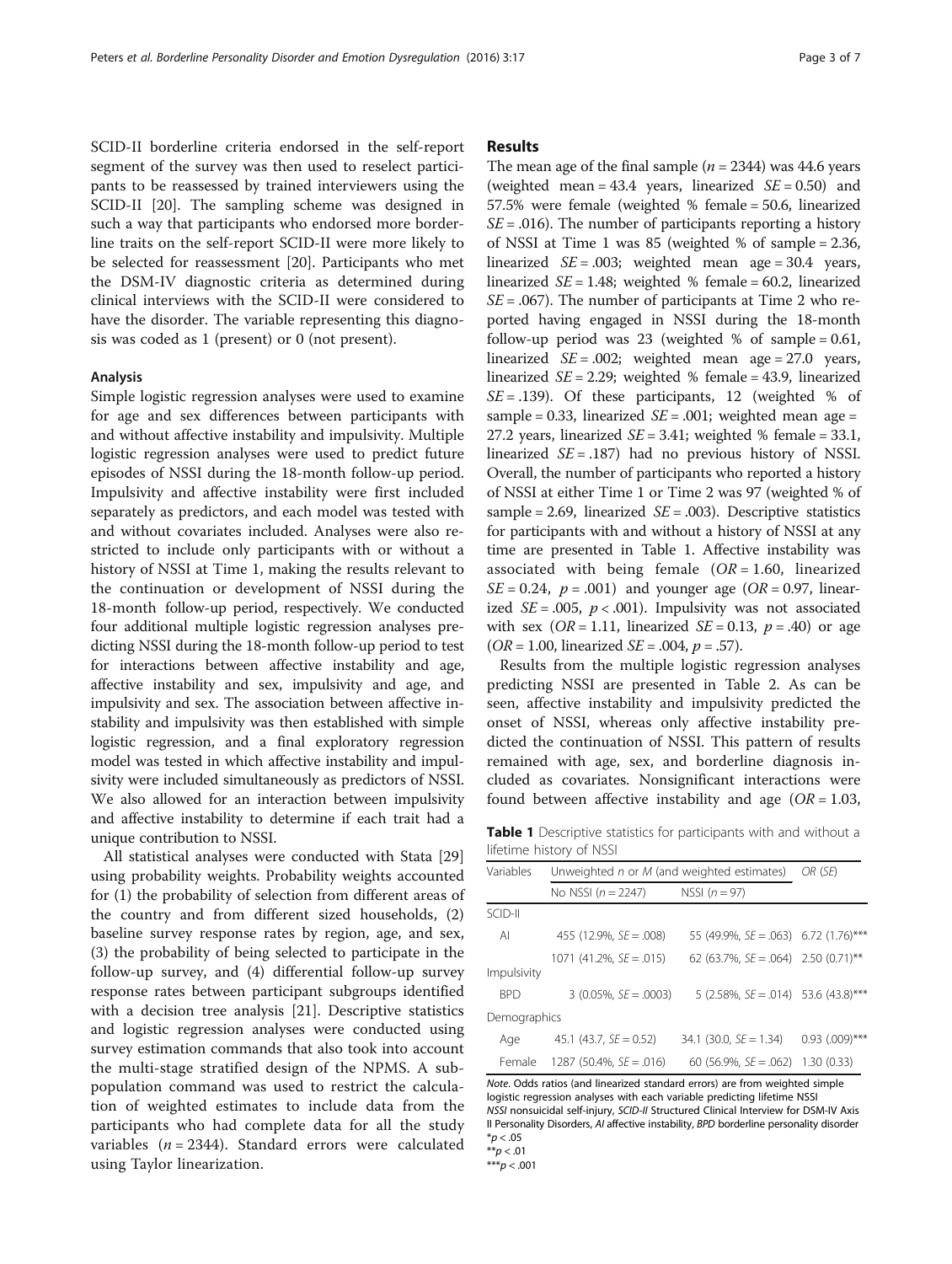Note. Values are odds ratios (and linearized standard errors). All predictors were measured at Time 1. The dependent variable in each model was the presence of NSSI during the follow-up period assessed at Time 2. Models predicting any NSSI included all participants regardless of whether they had a history of NSSI at Time 1 ( $n = 2344$ ). Models predicting the development of NSSI included only participants with no history of NSSI at Time 1 ( $n = 2259$ ). Models predicting the continuation of NSSI included only participants with a history of NSSI at Time 1 ( $n = 85$ )

NSSI nonsuicidal self-injury, AI affective instability; BPD borderline

personality disorder

 $*$ *p* < .05

 $*_{D} < .01$ \*\*\* $p < .001$ 

linearized  $SE = 0.03$ ,  $p = .34$ ), affective instability and sex  $(OR = 0.34,$  linearized  $SE = 0.36, p = .32$ , and impulsivity and age ( $OR = 0.99$ , linearized  $SE = 0.04$ ,  $p = .72$ ). There was a significant interaction between impulsivity and sex  $(OR = 0.06, linearized SE = 0.08, p = .03)$ , such that impulsivity among females was inversely related to NSSI. In this model the main effect of impulsivity remained significant (OR = 39.2, linearized  $SE = 42.3$ ,  $p = .001$ ), whereas the main effect of sex was nonsignificant  $(OR = 7.70, linearized SE = 8.74, p = .07).$ 

Affective instability and impulsivity were associated ( $OR = 2.35$ , linearized  $SE = 0.35$ ,  $p < .001$ ); 61.4% of the participants who reported affective instability reported impulsivity as well. In the final regression model that included both traits simultaneously as predictors, the effect of affective instability on NSSI remained significant  $(OR = 34.5, linearized SE = 39.3, p = .002)$ , whereas the effect of impulsivity became nonsignificant  $(OR = 7.12,$ linearized  $SE = 7.89$ ,  $p = .08$ ). The interaction between affective instability and impulsivity was nonsignificant  $(OR = 0.46, linearized SE = 0.60, p = .55).$ 

## **Discussion**

The main finding of this study is that affective instability and impulsivity predicted future NSSI in a general

population sample. Both traits predicted the onset of NSSI in participants without a previous history of NSSI, whereas only affective instability predicted the continuation of NSSI in participants who had previously selfharmed. The results remained significant after controlling for age, sex, and a diagnosis of borderline personality disorder. However, the association between impulsivity and NSSI became nonsignificant after controlling for affective instability. We interpret this as evidence that part of the relationship between impulsivity and NSSI occurs because affective instability contributes to both NSSI and impulsivity in general.

Our results are partially consistent with those reported by You, Leung, Lai, and Fu [[12\]](#page-5-0), who found that, in a sample of Hong Kong secondary school students, impulsivity and affective instability predicted the onset of NSSI, whereas lower levels of affective instability, but not impulsivity, predicted the discontinuation of NSSI. Our results extended this research by showing that affective instability and impulsivity also predict future NSSI in the general adult population independently of borderline personality disorder. In contrast to our results, however, You et al. [[12](#page-5-0)] found that impulsivity remained predictive of, and was more strongly associated with NSSI than affective instability when both traits were included in the same regression model. This discrepancy could have resulted from impulsivity being more prominent in adolescents [[25](#page-5-0)], or from differences between Asian and Caucasian participants [[30\]](#page-6-0). You et al. [\[12](#page-5-0)] also measured impulsivity with a questionnaire that lists pathological impulsive behaviours known to result from dysregulated emotions (e.g., binge eating, substance abuse, anger outbursts [[13, 17, 18\]](#page-5-0)), whereas we used an item that assesses the tendency to behave impulsively in general. The fact that the former was strongly associated with NSSI, and that the latter was not significantly associated with NSSI after controlling for affective instability, is consistent with research showing that emotionally driven impulsivity is the most relevant to NSSI [\[15](#page-5-0), [16\]](#page-5-0), and also highlights the emotional dysregulation underlying NSSI [\[4](#page-5-0)–[10\]](#page-5-0) and other maladaptive impulsive behaviours [[13, 17](#page-5-0), [18](#page-5-0)].

The nature of the relationship between impulsivity and affective instability leading to NSSI is difficult to interpret because both traits were measured over the same time period. It is possible that people who experience affective instability engage in impulsive behaviours (e.g., substance use, binge eating), in addition to NSSI, as a method of emotional regulation to cope with mood swings. This interpretation is hypothetical but consistent with theory and research concerned with the role of dysregulated emotions in impulsive behaviour [\[13](#page-5-0), [17](#page-5-0), [18](#page-5-0)]. A competing explanation is that impulsivity somehow leads to affective instability which then predisposes

<span id="page-3-0"></span>Table 2 Multiple logistic regression analyses predicting NSSI during the 18-month follow-up period

| Predictors    | Any NSSI            | Development<br>of NSSI | Continuation<br>of NSSI    |
|---------------|---------------------|------------------------|----------------------------|
| Univariate:   |                     |                        |                            |
| Impulsivity   | $6.62$ (3.73)**     | $11.7(9.85)$ **        | 2.13 (1.78)                |
| $\mathsf{A}$  | 24.1 (13.0)***      | $16.7 (11.8)$ ***      | $10.4 (9.32)$ **           |
| Multivariate: |                     |                        |                            |
| Impulsivity   | $6.39(3.83)$ **     | $11.1 (9.67)$ **       | 2.47(2.74)                 |
| <b>BPD</b>    | 155.6 (164.3)***    | 87.3 (143.7)**         | 18.2 (15.9)**              |
| Age           | $0.91(0.02)$ ***    | $0.91(0.03)$ **        | 0.95(0.03)                 |
| Sex           | 0.77(0.41)          | 0.50(0.38)             | 0.79(0.87)                 |
| Multivariate: |                     |                        |                            |
| ΑI            | $17.3(10.5)***$     | $13.5(10.1)$ **        | $10.3$ (10.6) <sup>*</sup> |
| <b>BPD</b>    | 38.0 (31.4)***      | 34.6 (45.0)**          | 8.59 (8.60)*               |
| Age           | $0.92$ $(0.17)$ *** | $0.92$ $(0.02)$ **     | 0.95(0.03)                 |
| Sex           | 0.45(0.27)          | 0.30(0.25)             | 0.74(0.72)                 |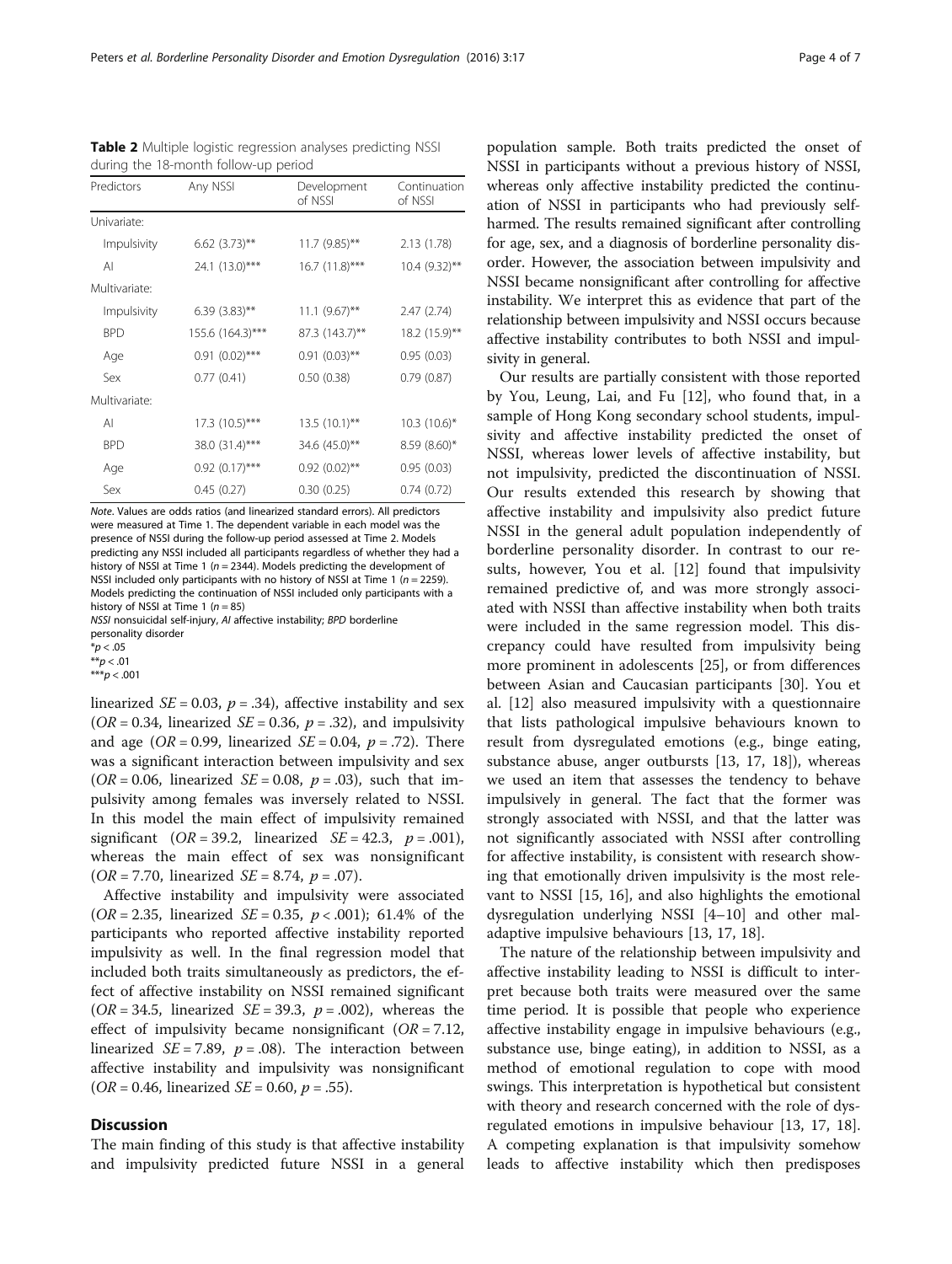toward NSSI. It has been suggested that impulsive people may be more likely to engage in NSSI as an emotional regulation strategy [[5, 15\]](#page-5-0). Our finding that affective instability predicted NSSI with impulsivity included in the same regression model suggests that affective instability contributes to NSSI independently of impulsivity. It seems clear that affective instability is an important predictor of NSSI in the general population.

The relationship between impulsivity and affective instability in this study is also difficult to interpret because we used a unidimensional impulsivity measure. Research has shown there are multiple dimensions of impulsivity, each correlating with a unique set of personality traits [[17\]](#page-5-0) and clinical variables [[31\]](#page-6-0). Research using multidimensional impulsivity questionnaires has shown that negative urgency, the tendency to behave impulsively in response to negative affect [[17\]](#page-5-0), is the dimension of impulsivity most strongly associated with NSSI [[15](#page-5-0), [16](#page-5-0)]. It would be useful for future research to determine if negative urgency mediates or moderates the relationship between affective instability and NSSI.

It is worth mentioning that, consistent with previous research [[2, 26\]](#page-5-0), having a diagnosis of borderline personality disorder predicted NSSI in all models. Age is a known correlate of NSSI [\[1](#page-5-0), [2](#page-5-0), [26](#page-5-0)] that did not predict the continuation of NSSI in our study (although the odds ratios were only marginally nonsignificant,  $p < 1$ , and not substantially smaller than the odds ratios that reached statistical significance). Neither affective instability nor impulsivity interacted with age to predict NSSI. Consistent with previous research [\[2, 26](#page-5-0)], although disparate from lay opinions of NSSI, sex was not a significant predictor in any model. There was, however, a significant interaction between impulsivity and sex, such that impulsivity among females was negatively associated with NSSI. It is possible that impulsivity may be more relevant to NSSI among men, although this should be addressed by future research using more sophisticated measures of impulsivity and NSSI.

The weighted lifetime prevalence of NSSI in our sample was 2.69%, slightly lower than the 5.5% lifetime prevalence for adults reported in a more recent meta-analysis [[32](#page-6-0)]. Prevalence estimates of NSSI vary considerably depending on methodological factors [[32](#page-6-0)]. Lower prevalence estimates are associated with the use of adult samples, communitybased rather than clinical or university-based samples, face-to-face interviews, NSSI measures with a yes/no format, and NSSI measures that do not specify multiple NSSI methods [\[32\]](#page-6-0), all of which characterized the NPMS and could have accounted for the lower prevalence reported here. Therefore, it is not surprising that a recent study found a lifetime prevalence of 3.1% in a representative sample of the German population who responded to a household survey similar to the NPMS [\[33\]](#page-6-0).

The clinical implication of these findings is that, although impulsivity has been proposed as a useful target for treating patients with NSSI [[14\]](#page-5-0), therapies directed at mood stabilization might be more clinically useful or at least more so than targeting impulsivity alone. A recent review found evidence that psychological interventions emphasizing emotional regulation such as dialectical behaviour therapy are effective at treating NSSI [\[34](#page-6-0)]. Medications such as lamotrigine and atypical antipsychotics reduce affective instability [[35, 36](#page-6-0)] and could be useful for treating NSSI. Maintaining sleep and exercise may reduce affective instability [[24\]](#page-5-0), and could be useful preventative interventions for persons with affective instability at risk for NSSI.

The main strength of this study was the use of data from a large, nationally representative sample that allowed us to make longitudinal predictions over time. The disadvantage to this approach was that we were forced to rely upon categorical measures of affective instability and impulsivity when both traits can be better assessed with dimensional personality questionnaires [[11, 17](#page-5-0), [37\]](#page-6-0). Affective instability can also be measured prospectively via ecological momentary assessment [[38, 39\]](#page-6-0), avoiding the limitations associated with retrospective self-report questionnaires. On the other hand, the impulsivity item does correlate with corresponding facets from the Five-Factor model of personality [\[40\]](#page-6-0), and singleitem questions that assess affective instability also correlate well with ecological momentary assessment [[38](#page-6-0), [39](#page-6-0)]. Furthermore, it is is not feasible to use ecological momentary assessment in large epidemiological studies. Another disadvantage was that frequency and severity of NSSI was not assessed. NSSI can be a chronic problem with many episodes, although most people who engage in self-injury do so only once or a few times [\[2](#page-5-0)]. Interestingly, one study found no differences for impulsivity and emotional dysregulation between adolescents who engaged in NSSI once or multiple times [[41](#page-6-0)]. Another strength is that we were also able to control for a diagnosis of borderline personality disorder, underscoring the effect of affective instability and impulsivity on NSSI in people without the disorder. The data is not recent, but our goal was to study the relationship between constructs, not estimate prevalences, and it is unlikely that the former would have changed over time. In addition, there are other forms of negative affect (e.g., anger) not considered in this study that could be included in future research. Affective instability is a broad construct involving rapid shifts between multiple emotional states (e.g., anger, sadness, fear [[37](#page-6-0)]). The relationship between affective instability and impulsivity leading to NSSI will likely be more nuanced when instability in each emotional state is considered separately. Longitudinal designs are notably lacking in studies of NSSI [\[16](#page-5-0)]. Therefore, although our results should be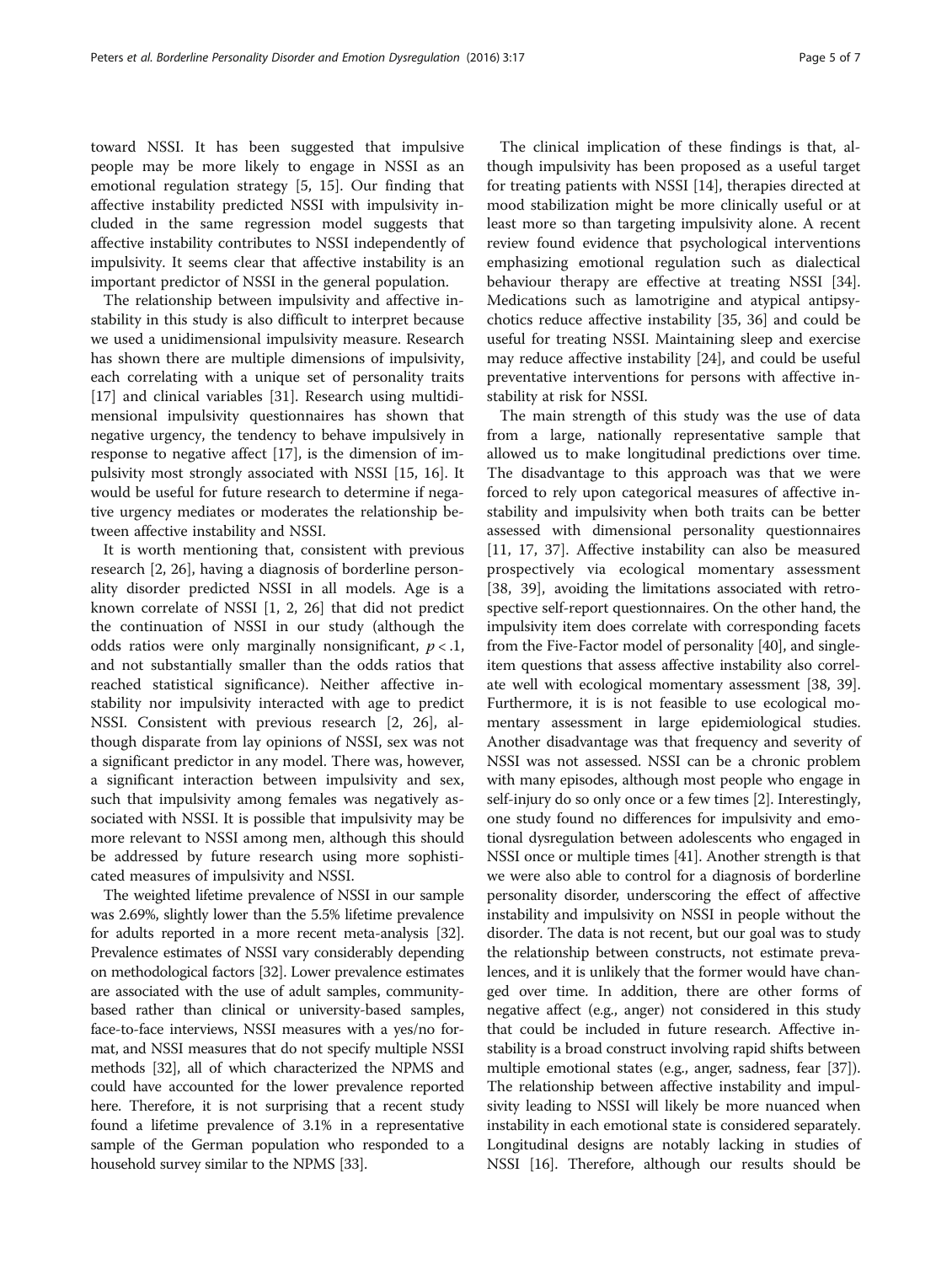<span id="page-5-0"></span>viewed within the context of the aforementioned limitations, we consider them valuable nonetheless.

## Conclusions

Impulsivity and affective instability both predicted the onset of NSSI in a general population sample, whereas only affective instability predicted the continuation of NSSI. The relationship between impulsivity and NSSI is at least partially accounted for by affective instability. Clinical attention and research should focus on affective instability to advance our understanding of NSSI and enable more effective treatments to be developed for this condition.

#### Abbreviations

CIS-R: Revised clinical interview schedule; DSM-IV: Diagnostic and statistical manual of mental disorders, 4th edition; NPMS: National psychiatric morbidity survey; NSSI: Nonsuicidal self-injury; SCID-II: Structured clinical interview for DSM-IV Axis II personality disorders

#### Acknowledgments

We would like to acknowledge the Office for National Statistics as the principle investigator and depositor of the study, as well as the UK Data Service for providing data access.

#### Funding

This study did not receive any funding.

#### Availability of data and materials

The dataset used during the current study is available in the UK Data Service repository with the identifier [10.5255/UKDA-SN-4653-1.](http://dx.doi.org/10.5255/UKDA-SN-4653-1)

#### Authors' contributions

RB and EP initially conceptualized the study, with support from MB and SM. EP was involved in data management and analysis with the help of LB. EP wrote the initial draft and along with RB, LB, and MB revised the manuscript. All of the authors approved the manuscript as submitted.

#### Competing interests

The authors declare that they have no competing interests.

#### Consent for publication

Not applicable.

#### Ethics approval and consent to participate

The original investigators obtained participant consent after receiving ethical approval from the London Multi-Centre Research Ethics Committee and the local research ethics committees that covered areas from which participants were recruited.

#### Author details

<sup>1</sup>Department of Psychiatry, University of Saskatchewan, Saskatoon, SK S7N0W8, Canada. <sup>2</sup>Division of Mental Health and Wellbeing, Warwick Medical School, University of Warwick, Coventry, UK. <sup>3</sup>Mood and Anxiety Disorders Service, Caludon Centre, Coventry, UK.

### Received: 12 October 2016 Accepted: 8 December 2016 Published online: 13 December 2016

#### References

- 1. American Psychiatric Association. Diagnostic and statistical manual of mental disorders. 5th ed. Washington: American Psychiatric Publishing Group; 2013.
- 2. Klonsky ED, Muehlenkamp JJ. Self-injury: a research review for the practitioner. J Clin Psychol. 2007;63:1045–56.
- 3. Guan K, Fox KR, Prinstein MJ. Nonsuicidal self-injury as a time-invariant predictor of adolescent suicide ideation and attempts in a diverse community sample. J Consult Clin Psychol. 2012;80:842–9.
- 4. Andover MS, Morris BW. Expanding and clarifying the role of emotion regulation in nonsuicidal self-injury. Can J Psychiatry. 2014;59:569–75.
- 5. Chapman AL, Gratz KL, Brown MZ. Solving the puzzle of deliberate self-harm: the experiential avoidance model. Behav Res Ther. 2006;44:371–94.
- 6. Kleindienst N, Bohus M, Ludascher P, Limberger MF, Kuenkele K, Ebner-Priemer UW, et al. Motives for nonsuicidal self-injury among women with borderline personality disorder. J Nerv Ment Dis. 2008;196:230–6.
- 7. Klonsky ED. The functions of deliberate self-injury: a review of the evidence. Clin Psychol Rev. 2007;27:226–39.
- 8. Selby EA, Franklin J, Carson-Wong A, Rizvi SL. Emotional cascades and self-injury: investigating instability of rumination and negative emotion. J Clin Psychol. 2013;69:1213–27.
- 9. Bresin K. Five indices of emotion regulation in participants with a history of nonsuicidal self-injury: a daily diary study. Behav Ther. 2014;45:56–66.
- 10. Vansteelandt K, Claes L, Muehlenkamp J, De Cuyper K, Lemmens J, Probst M, et al. Variability in affective activation predicts non-suicidal self-injury in eating disorders. Eur Eat Disord Rev. 2013;21:143–7.
- 11. Marwaha S, He Z, Broome M, Singh SP, Scott J, Eyden J, Wolke D. How is affective instability defined and measured? a systematic review. Psychol Med. 2013;27:1–16.
- 12. You J, Leung F, Lai CM, Fu K. The associations between non-suicidal self-injury and borderline personality disorder features among Chinese adolescents. J Pers Disord. 2012;26:226–37.
- 13. Selby EA, Anestis MD, Joiner TE. Understanding the relationship between emotional and behavioral dysregulation: emotional cascades. Behav Res Ther. 2008;46:593–611.
- 14. Claes L, Fernandez-Aranda F, Jimenez-Murcia S, Botella C, Casanueva FF, de la Torre R, et al. Co-occurrence of non-suicidal self-injury and impulsivity in extreme weight conditions. Pers Individ Dif. 2013;54:137–40.
- 15. Glenn CR, Klonsky ED. A multimethod analysis of impulsivity in nonsuicidal self-injury. Pers Disord. 2010;1:67–75.
- 16. Hamza CA, Willoughby T, Heifer T. Impulsivity and nonsuicidal self-injury: a review and meta-analysis. Clin Psychol Rev. 2015;38:13–24.
- 17. Whiteside SP, Lynam DR. The five factor model and impulsivity: using a structural model of personality to understand impulsivity. Pers Individ Dif. 2001;30:669–89.
- 18. Anestis MD, Peterson CB, Bardone-Cone AM, Klein MH, Mitchell JE, Crosby RD, et al. Affective lability and impulsivity in a clinical sample of women with bulimia nervosa: the role of affect in severely dysregulated behavior. Int J Eat Disord. 2009;42:259–66.
- 19. Office for National Statistics. Psychiatric morbidity among adults living in private households, 2000. UK Data Archive. 2003. [http://dx.doi.org/10.5255/](http://dx.doi.org/10.5255/UKDA-SN-4653-1) [UKDA-SN-4653-1](http://dx.doi.org/10.5255/UKDA-SN-4653-1).
- 20. Singleton N, Lee A, Meltzer H. Psychiatric morbidity among adults living in private households, 2000: technical report. Newport: Office for National Statistics; 2002.
- 21. Singleton N, Lewis G. Better or worse: a longitudinal study of the mental health of adults living in private households in Great Britain. Norwich: The Stationary Office; 2003.
- 22. Lewis G, Pelosi AJ. Manual of the revised clinical interview schedule CIS-R. London: Institute of Psychiatry; 1990.
- 23. First MB, Gibbon M, Spitzer RL, Williams JBW, Benjamin LS. Structured clinical interview for DSM-IV axis II personality disorders (SCID-II). Washington: American Psychiatric Press; 1997.
- 24. Bowen R, Balbuena L, Baetz M, Schwartz L. Maintaining sleep and physical activity alleviate mood instability. Prev Med. 2013;57:461–5.
- 25. Steinberg L, Albert D, Cauffman E, Banich M, Graham S, Woolard J. Age differences in sensation seeking and impulsivity as indexed by behavior and self-report: evidence for a dual systems model. Dev Psychol. 2008;44:1764–78.
- 26. Glenn CR, Klonsky ED. Prospective prediction of nonsuicidal self-injury: a 1-year longitudinal study in young adults. Behav Ther. 2011;42:751–62.
- 27. Domes G, Schulze L, Böttger M, Grossmann A, Hauenstein K, Wirtz P, et al. The neural correlates of sex differences in emotional reactivity and emotion regulation. Hum Brain Mapp. 2010;31:758–69.
- 28. Cross CP, Copping LT, Campbell A. Sex differences in impulsivity: a meta-analysis. Psychol Bull. 2011;137:97–130.
- 29. Stata: Data Analysis and Statistical Software. Stata 12. College Station: StataCorp LP: Stata Statistical Software; 2011.